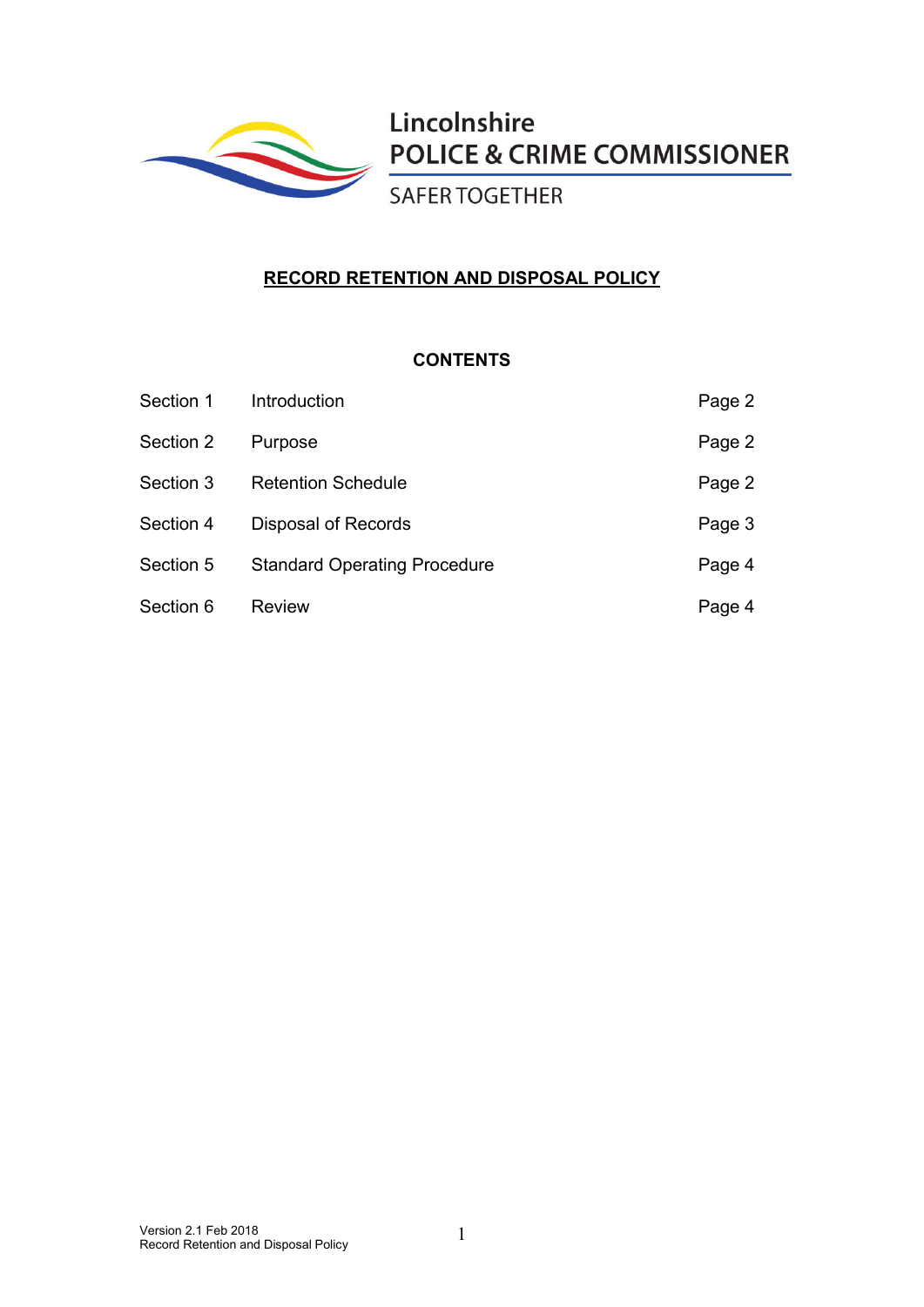### **1. Introduction**

- 1.1 The Office of the Police and Crime Commissioner ("the OPCC") for Lincolnshire is committed to operating in an open and transparent manner.
- 1.2 In order to comply with the Freedom of Information Act (FOIA) 2000 the OPCC must ensure that its records are in a sufficient state of readiness to meet the standards necessary to deal effectively with FOIA requests.
- 1.3 This policy is designed to support the OPCC's corporate governance framework and complies with the standards required by the Information Commissioner, taking into account the various legislative requirements and developments following the implementation of the Bichard recommendations.

#### **2. Purpose**

- 2.1 The purpose of this policy is to:
	- prevent the premature destruction of records:
	- provide consistency of preservation/destruction;
	- improve records management.

#### **3. Retention Schedule**

- 3.1 All records held by the OPCC should be retained for the periods shown in the attached schedules. The Chief Executive through his/her Corporate Administration Officer will be responsible for ensuring that all records held by the OPCC are kept for the appropriate length of time and are destroyed according to the time specified in the retention schedules.
- 3.2 All retention periods are given in whole years and are from the end of the financial year to which the records relate (unless otherwise stated).
- 3.3 The retention periods do not mean that documents/or information should without exception be destroyed after the set dates. The retention period specifies the latest date to re-evaluate the information. At the end of a retention period the main user, in conjunction with the Corporate Administration Officer will:
	- evaluate the business value of the document/information; and,
	- either destroy the document/information or if applicable, set a further retention period.
- 3.4 Where appropriate, information can be retained by other means, such as, micro-fiche, magnetic tape, computer disk or off-site storage. It is not necessary to make information stored in this way 'instantly' retrievable. It will be sufficient to ensure that information is accessible through the OPCC's systems.